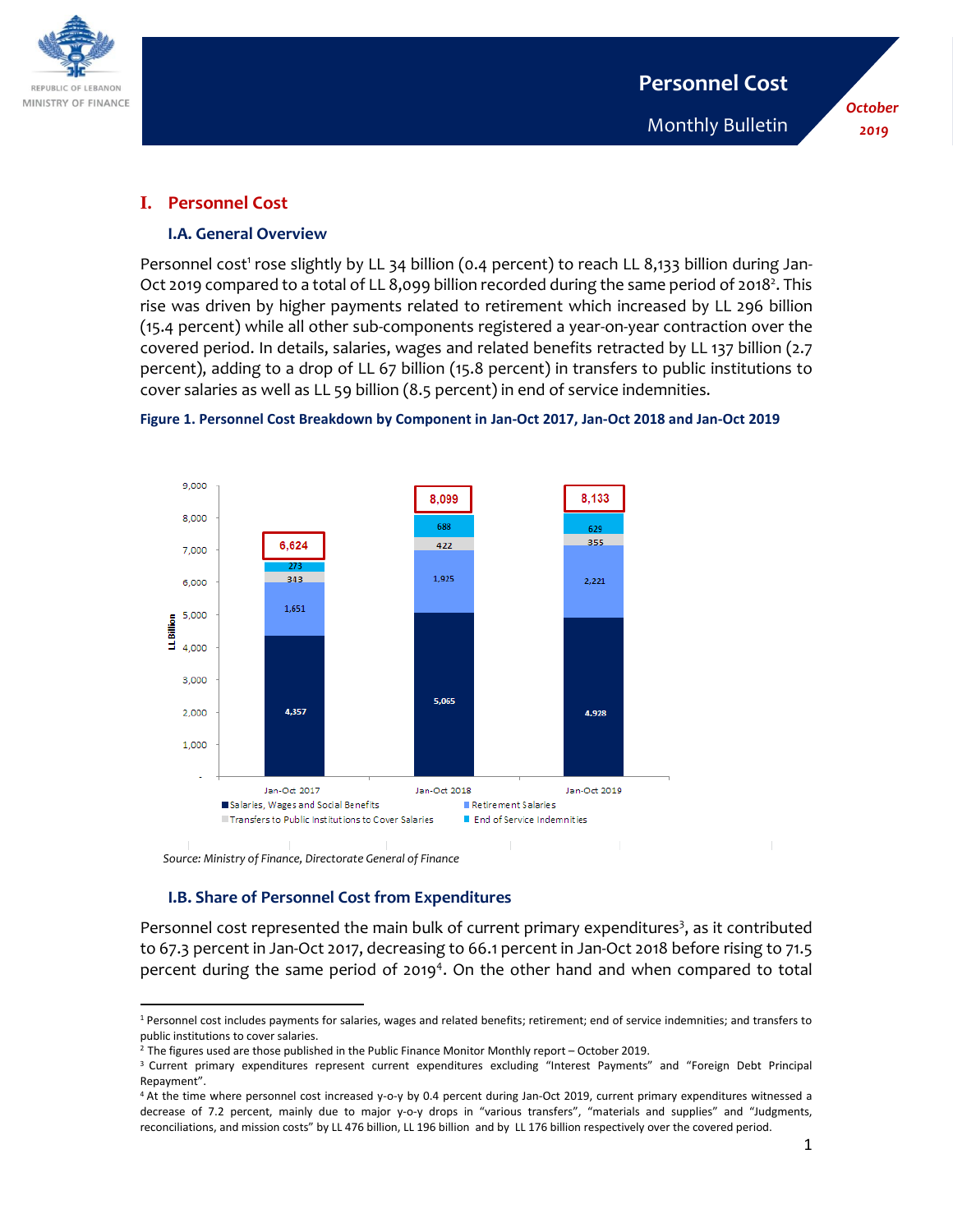

 $\overline{\phantom{a}}$ 

expenditures, personnel cost represented 36.3 percent in Jan-Oct 2017, increasing slightly to 36.7 percent in Jan-Oct 2018, before going up significantly to 40.3 percent<sup>5</sup> during the same period of 2019.

The following figures represent the composition of total expenditures and current primary expenditures during Jan- Oct 2019:



**Figure 2. Composition of Total Expenditures and Current Primary Expenditures in Jan-Oct 2019**

# **II. Salaries, Wages, and Related Benefits**

Payments for salaries, wages and related benefits decreased year-on-year by LL 136 billion to reach LL 4,930 billion in Jan-Oct 2019 $^6$ . Overall, this drop was mainly the result of a decrease in payments of allowances for military personnel by LL 191 billion (28.1 percent) and a decrease in other payments related to salaries, of which LL 20 billion (8.5 percent) related to the government subscription and contribution in the Government Employees Cooperative. These drops were partly counterbalanced by higher payments of salaries and wages to education and military personnel by LL 73 billion (7.8 percent) and by LL 22 billion (0.9 percent) respectively.

In terms of composition, salaries and wages constituted 80.1 percent of total payments for salaries, wages and related benefits to public sector employees during Jan-Oct 2019, followed by the allowances (9.9 percent) and employment benefits (3.6 percent), while "other payments" and "unclassified allowances" represented the remaining 6.4 percent of the total.

Moreover, salaries, wages and related benefits represented 32.5 percent of total primary spending in Jan-Oct 2018 and increased to 35.7 percent during the same period of 2019.

The following figures represent the primary spending breakdown by component during the period under review.

*Source: Ministry of Finance, Directorate General of Finance N.B.: Other current expenditures mainly include payments to hospitals, judgments and reconciliation and mission costs.* 

<sup>5</sup> Total expenditures decreased by 8.6 percent y-o-y during Jan-Oct 2019 compared to a 0.4 percent increase in personnel cost, resulting in a large rise in its share from total expenditure.

<sup>&</sup>lt;sup>6</sup> Figures differ slightly from those published in the Public Finance Monitor report due to rounding effect.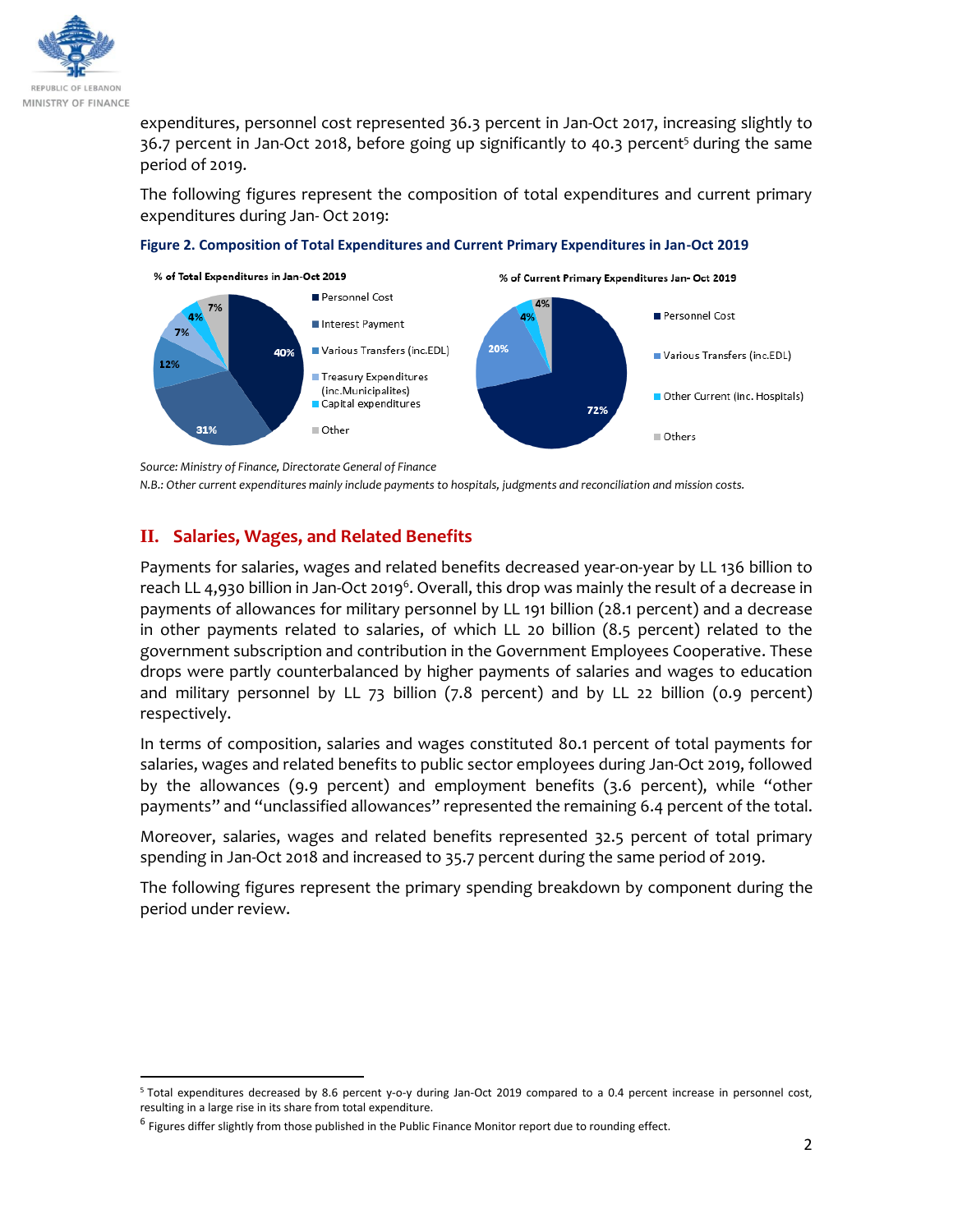



#### **Figure 3. Primary Spending Breakdown by Component during Jan-Oct 2018 and Jan-Oct 2019**

*Source: Ministry of Finance, Directorate General of Finance* 

*N.B.: Other expenditures mainly include transfers to CDR, transfers to public institutions to cover salaries, contributions to non-public sectors, VAT refund, and medicaments.*

#### **Table 1. Salaries, Wages and Related Benefits Breakdown – Jan-Oct 2018 and Jan-Oct 2019**

| (LL billion)                                                 |       | <b>Salaries and</b><br><b>Wages</b> |                | <b>Employment</b><br>Benefits 4/ | Allowances 5/ |              | Other 6/       |              | <b>Total</b> |       |
|--------------------------------------------------------------|-------|-------------------------------------|----------------|----------------------------------|---------------|--------------|----------------|--------------|--------------|-------|
|                                                              | 2018  | 2019                                | 2018           | 2019                             | 2018          | 2019         | 2018           | 2019         | 2018         | 2019  |
| <b>Military Personnel</b>                                    | 2,485 | 2,508                               | 80             | 82                               | 678           | 488          | $\overline{2}$ | 5            | 3,245        | 3,083 |
| Army                                                         | 1,616 | 1,649                               | 53             | 55                               | 358           | 308          | o              | 1            | 2,028        | 2,013 |
| <b>Internal Security</b><br>Forces                           | 643   | 631                                 | 22             | 22                               | 265           | 144          | o              | 4            | 929          | 800   |
| <b>General Security</b><br>Forces                            | 174   | 171                                 | $\overline{4}$ | $\overline{4}$                   | 39            | 24           | 1              | $\mathbf{1}$ | 217          | 201   |
| <b>State Security Forces</b>                                 | 53    | 56                                  | $\overline{2}$ | $\overline{2}$                   | 16            | 11           | $\mathbf 0$    | $\mathbf 0$  | 71           | 69    |
| <b>Education Personnel</b>                                   | 940   | 1,013                               | 41             | 49                               | $\mathbf{o}$  | $\mathbf{o}$ | 37             | 18           | 1,017        | 1,081 |
| Civilian Personnel 1/                                        | 426   | 427                                 | 51             | 47                               | 3             | 2            | 47             | 36           | 527          | 512   |
| Government<br>contribution to<br>employees<br>cooperative 2/ |       |                                     |                |                                  |               |              | 229            | 209          | 229          | 209   |
| <b>Customs Salaries 3/</b>                                   |       |                                     |                |                                  |               |              |                |              | 48           | 45    |
| Total/7                                                      | 3,851 | 3,948                               | 172            | 179                              | 681           | 490          | 314            | 268          | 5,066        | 4,930 |

1/Includes salaries payments made to the Ministry of Public Health from the Guarantees account.

2/Government contribution to the employees' cooperative is provided to both the education and civil personnel. However, the allocation between the two types of personnel is not available and therefore is presented in a separate line item.

3/Includes salaries and wages and indemnities payment from guarantees account but excludes payments for allowances which are made from Customs Cashiers and can only be reclassified once Customs has sent the supporting document to the Directorate General of Finance.

4/Includes payments for family, transportation, overtime as well as various indemnities (including committee compensation and tax returns).

5/Includes payments for maternity and sickness, marriage, birth, death, hospital, education, medical and various social allowances, which are provided to military personnel only.

6/Amounts given to non-military bodies and includes (i) payments of bonuses, (ii) State contributions to the Mutual Funds covering Members of Parliament, employees of the Lebanese University, judges, judges' aides and Islamic tribunal judges and (iii) State contributions (as an employer) to the National Social Security Fund public sector employees that are not covered by the Civilian Servant Cooperative.

7/ The total figure may slightly vary given rounding effect of individual components.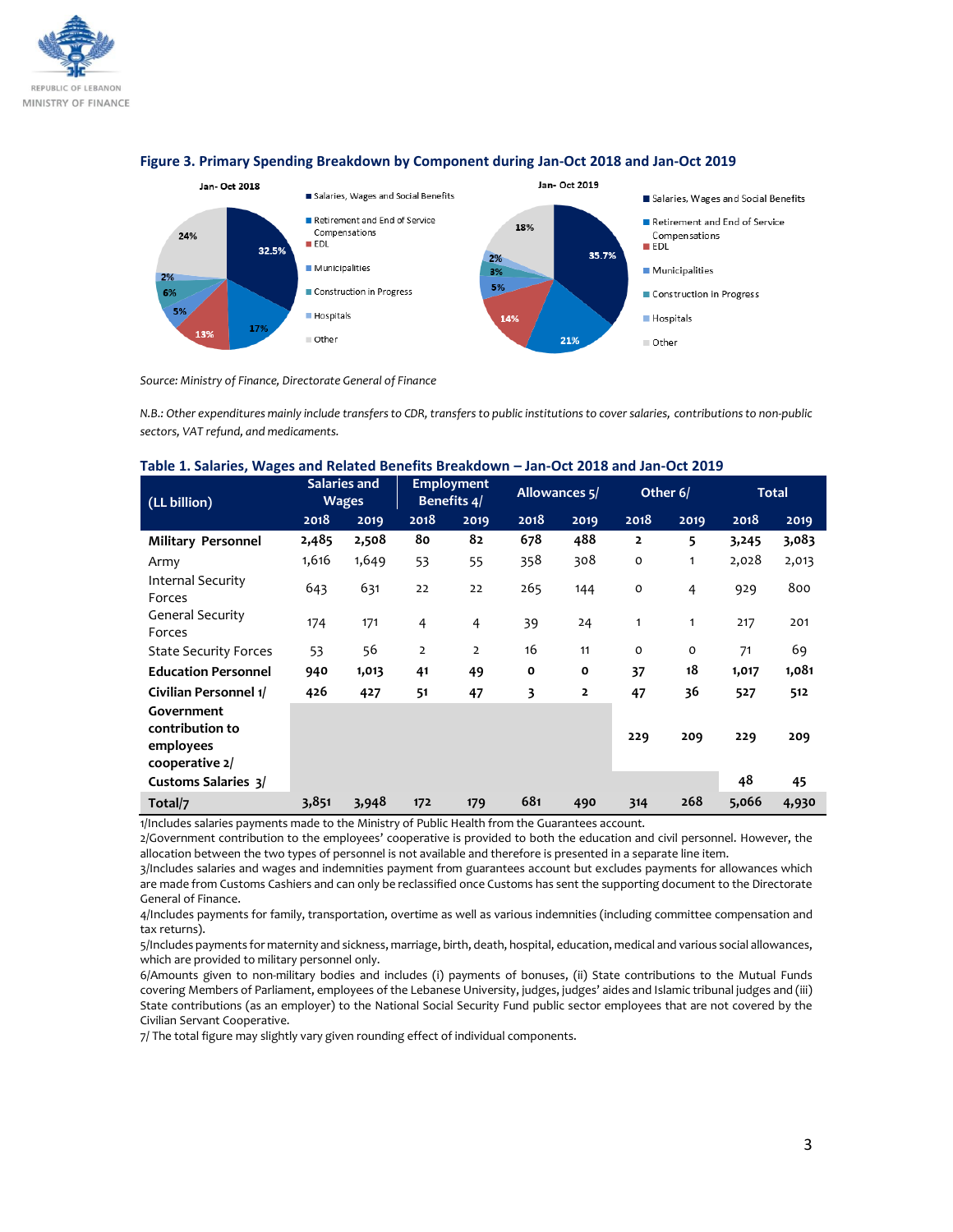

#### **II.A. Salaries and Wages**

Salaries and wages of public sector employees, excluding indemnities, allowances and other benefits, rose by LL 97 billion (2.5 percent) to reach LL 3,948 billion in Jan-Oct 2019. This was driven by a rise in salary payments for education and military personnel by LL 73 billion and LL 22 billion respectively, while salaries and wages to civilian personnel slightly increased year-onyear by LL 1 billion.

#### *II.A.a. Salaries and Wages of Military Personnel*

The 0.9 percent increase in salaries and wages to military personnel during Jan-Oct 2019 can be attributed to higher salary payments to the army by LL 33 billion (2.0 percent) - with basic salaries to the permanent personnel rising by LL 39 billion partly counterbalanced by the drop of LL 5 billion in payments for training aboard. Meanwhile, salary payments for the State Security Forces increased by LL 4 billion (7.5 percent). On the other hand, salaries and wages paid to the Internal Security Forces dropped by LL 12 billion (1.8 percent) as basic salaries to permanent personnel decreased by LL 10 billion. Salary payments for the General Security Forces also dropped by LL 2 billion (1.4 percent) in Jan- Oct 2019 mainly due to lower payments in basic salaries to the trainees by LL 5 billion, which was slightly offset by the rise of LL 2.6 billion in the transportation cost for personnel along with a rise of LL 1 billion in clothing indemnity.

#### *II.A.b. Salaries and Wages of Education Personnel*

Salaries and wages for education personnel increased by LL 73 billion (7.8 percent) year-onyear reaching LL 1,013 billion in Jan-Oct 2019. This rise was mainly due to an increase in payments for contractuals at the Directorate General of Vocational Training by LL 88 billion<sup>7</sup>, followed by an increase in salary payments for trainees at the secondary education and for contractuals at the primary and intermediate education by LL 22 billion and LL 9 billion respectively. These rises were partly counterbalanced by a LL 46 billion decrease in salary payments for permanent employees at the primary education.

### *II.A.c. Salaries and Wages of Civilian Personnel*

 $\overline{\phantom{a}}$ 

Salaries and wages of civilian personnel increased slightly by LL 1 billion (0.2 percent) year-onyear to reach LL 427 billion during Jan-Oct 2019. At the level of ministries, the Ministry of Foreign Affairs and Emigrants represented the largest wage bill during the covered period with a share of 18.3 percent from total salaries and wages to civilian personnel, followed by the Ministry of Justice and the Ministry of Finance with respective shares of 16.0 percent and 11.8 percent. (*For further details, kindly refer to table 2*)

As for the change in nominal terms, the Ministry of Public health witnessed a significant drop of LL 13 billion (37.4 percent)<sup>8</sup> in the first ten months of 2019, against an increase in salaries and wages for both the Ministry of Foreign Affairs and Emigrants by LL 10 billion (mainly due

<sup>&</sup>lt;sup>7</sup> With an amount of LL 48 billion paid in January 2019 covering 30 percent of contractuals' fees related to the academic year 2017/2018 as per decisions #221, 222, 243 and 244 dated 21/12/2018, in addition to an amount of LL 152 billion paid in August 2019 covering 90 percent of contractuals' fees related to the academic year 2018/2019 as per decisions #97, 98, 99 and 100 dated 02/08/2019.

<sup>&</sup>lt;sup>8</sup> Due to the disbursement of large retroactive payments to contractuals during Jan-Oct 2018, namely those pertaining to the years 1996-1997-1998 and from 01/01/1999 till 15/02/2000 (LL 9.1 billion), in addition to LL 2 billion of retroactive payments covering the period from 21/8/2017 till 31/12/2017 based on law #46 dated 21/8/2017.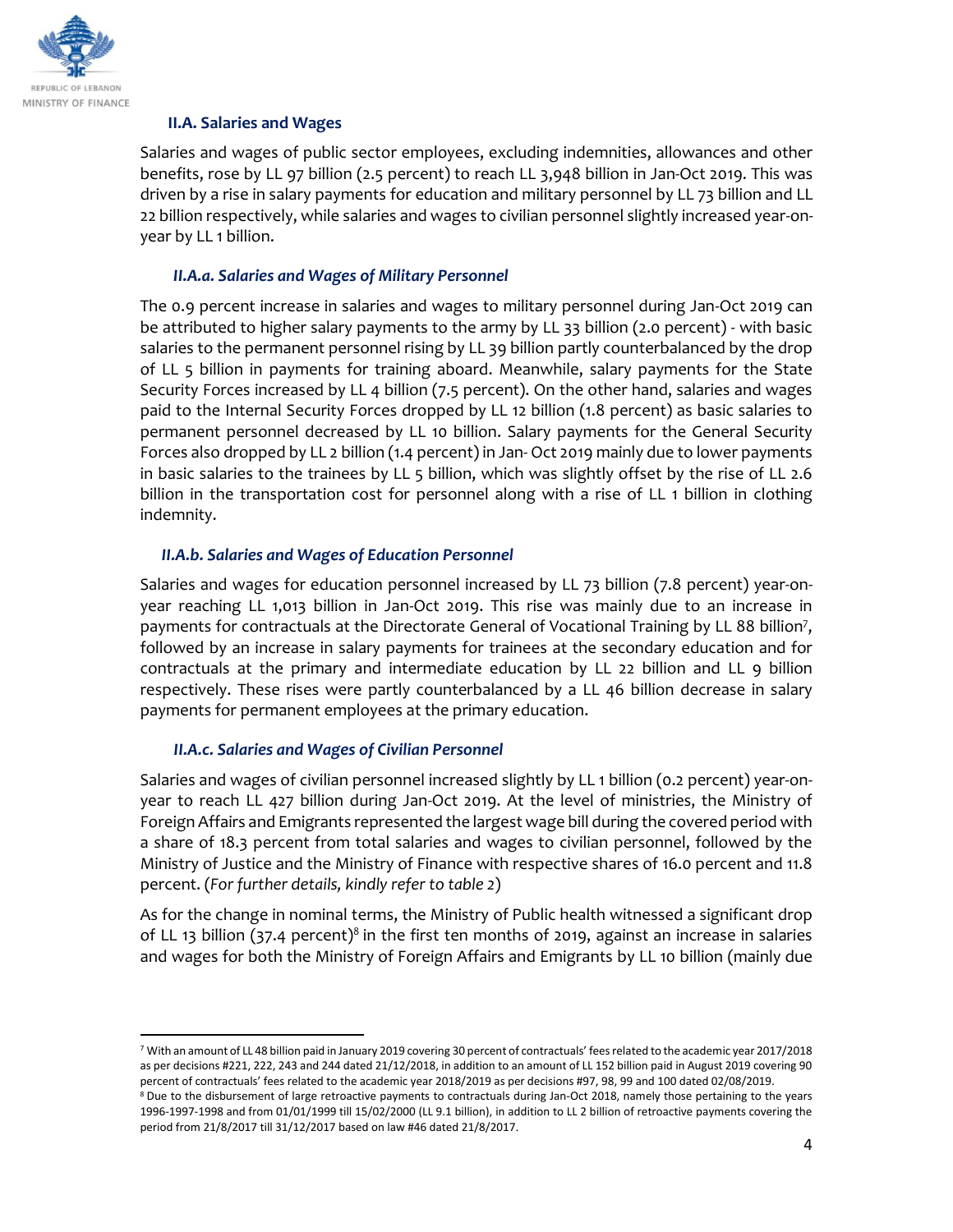

to an increase in salary payments for diplomats in Lebanese overseas missions and contarctuals<sup>9</sup>) and the Ministry of Justice by LL 2 billion.

| (LL million)                                | Jan-Oct<br>2018 | Jan-Oct<br>2019 | % from Total Civilian<br>Personnel in 2019 |
|---------------------------------------------|-----------------|-----------------|--------------------------------------------|
| Ministry of Foreign Affairs and Emigrants   | 68,287          | 78,216          | 18.3%                                      |
| Ministry of Justice                         | 65,991          | 68,238          | 16.0%                                      |
| Ministry of Finance                         | 49,731          | 50,526          | 11.8%                                      |
| Presidency of the Council of Ministers      | 40,896          | 40,498          | 9.5%                                       |
| Parliament                                  | 37,099          | 35,987          | 8.4%                                       |
| Ministry of Public Works and Transportation | 22,613          | 22,545          | 5.3%                                       |
| Ministry of Public Health                   | 35,492          | 22,229          | 5.2%                                       |
| Ministry of Agriculture                     | 21,256          | 21,563          | 5.1%                                       |
| Ministry of Interior and Municipalities     | 14,115          | 14,676          | 3.4%                                       |
| Ministry of National Defense                | 12,768          | 13,500          | 3.2%                                       |
| Other                                       | 57,518          | 58,816          | 13.8%                                      |
| <b>Total</b>                                | 425,767         | 426,793         | 100%                                       |

#### **Table 2. Civilian Salaries and Wages Breakdown by Ministry – Jan-Oct 2018 and Jan-Oct 2019**

*Source: Ministry of Finance, Directorate General of Finance* 

# **II.B. Payment of Allowances**

l

The cumulative payment of allowances to public sector employees decreased by LL 191 billion (28.1 percent) to reach LL 490 billion during Jan-Oct 2019. This fall was due to a drop in allowances to all military personnel, mainly those disbursed to the Internal Security Forces and the Army dropping by LL 121 billion and LL 50 billion respectively.

More specifically, allowances disbursed to the Internal Security Forces decreased during Jan-Oct 2019 given the significant fall in hospital expenses as well as sickness and maternity expenses by LL 84 billion and LL 20 billion respectively, adding to a LL 7 billion drop in school allowances.

Furthermore, allowances to the Army dropped by LL 50 billion during the covered period, due to a year-on-year plunge in several types of allowances, mainly school allowances and sickness and maternity expenses by LL 41 billion and LL 36 billion respectively, that were partly counterbalanced by a LL 46 billion rise in hospital expenses.

Moreover, allowances to the General Security Forces dropped by LL 14 billion during the covered period, due to a year-on-year drop in sickness and maternity expenses by LL 6 billion coupled with a LL 4 billion decrease in hospital expenses and LL 3 billion school allowances.

In addition, allowances to the State Security Forces dropped by LL 6 billion due to lower payments related to school allowances by LL 2 billion, and a drop of LL 1 billion in both hospital expenses and sickness and maternity expenses.

 $9$  With a LL 1.5 billion rise related to the salaries payments for the newly recruited economic attachés.